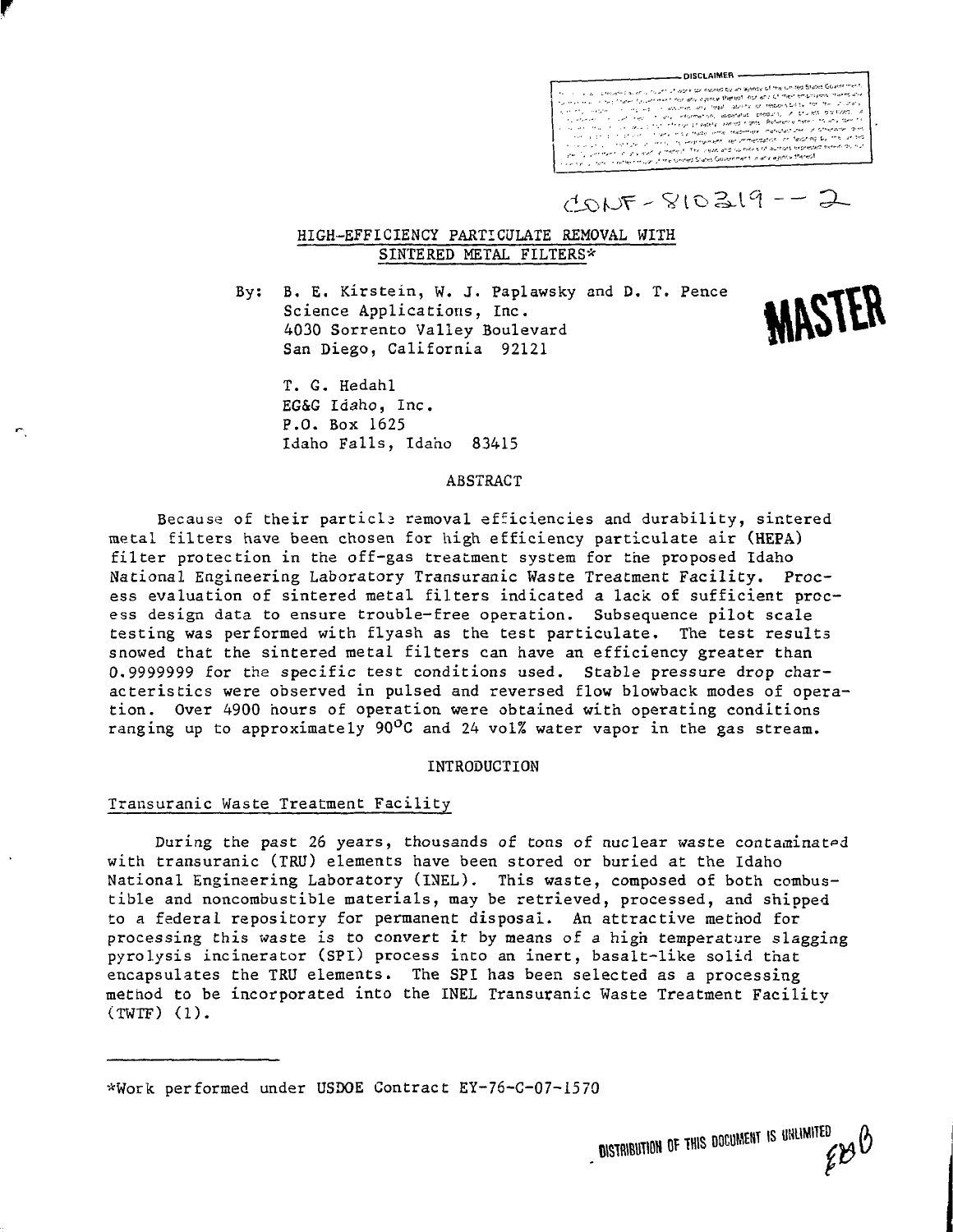The major process operations in the TWTF will be waste receiving, waste preparation, incineration, slag handling, and off-gas treatment. The Waste Processing Building will incorporate the latest available technology in waste handling, fissile material assaying, criticality control, instrumentation, off-gas cleanup, remote operation/maintenance, and decontamination. Process equipment generally will be operated remotely using both local and central controls.

A key to ensuring safety and environmental acceptability for the TWTF is an efficient off-gas treatment system. The off-gas treatment system for the TWTF must establish effective control of radioactive and other potentially harmful airborne materials. Various off-gas treatment technologies were evaluated with respect to fine particle recovery for use in the TWTF. A detailed evaluation of the material balance of the incinerator off-gas stream indicated that high efficiency particulate air (HEPA) filters alone would become overloaded and plug after approximately 1/2 hour of operation. Therefore, some type of continuous particulate recovery equipment would be required in the off-gas treatment system.

The removal efficiencies of venturi scrubbers fall off rapidly for particles with aerodynamic diameters below about  $1 \mu m$ , which makes their use impractical for this application. Electrostatic precipitators (ESP) also do not appear to have sufficient fine particulate removal efficiencies, and the design of an ESP requires far more information about the incinerator particulate than is available. Bag filters do not have a sufficiently fine particulate recovery efficiency for this application, and further, pose other safety problems for a secure radioactive materials off-gas treatment system. A dry off-gas treatment system using sintered metal filters (SMFs) was selected for development and design, based on SMFs high particulate removal efficiency, reduced maintenance (possibly in a remote environment), and absence of any secondary contaminated liquid waste. However, the lack of adequate design information for SMF's necessitated a pilot scale test program to verify the reported fine particulate recovery efficiencies and operating conditions. The description of this program is presented in the sections that follow.

# Background of Sintered Metal Filters

The use of SMFs to remove particulate from a gas stream has been practiced for over 25 years (2). Yet, in this time, quantitative design equations have not been developed not has a satisfactory explanation been given of how the filters operate without plugging over long operating times. These filters have been used in a variety of nuclear applications that are only partially documented with respect to operating conditions and particulate characterization. Industrial experience with SMFs is virtually nonexistent in the literature. While it is known that there are industrial users, limited contact with these users reveals their desire not to advertise certain aspects of their manufacturing processes. In the presentation that follows, experimental results are provided describing the operation of SMFs to remove flyash from a gas (air) stream where the primary objective was to obtain stable operation with respect to pressure drop and to obtain high particle removal efficiencies. These results were then used in the conceptual design of an off-gas treatment system for a radioactive processing facility that uses a SPI as described earlier.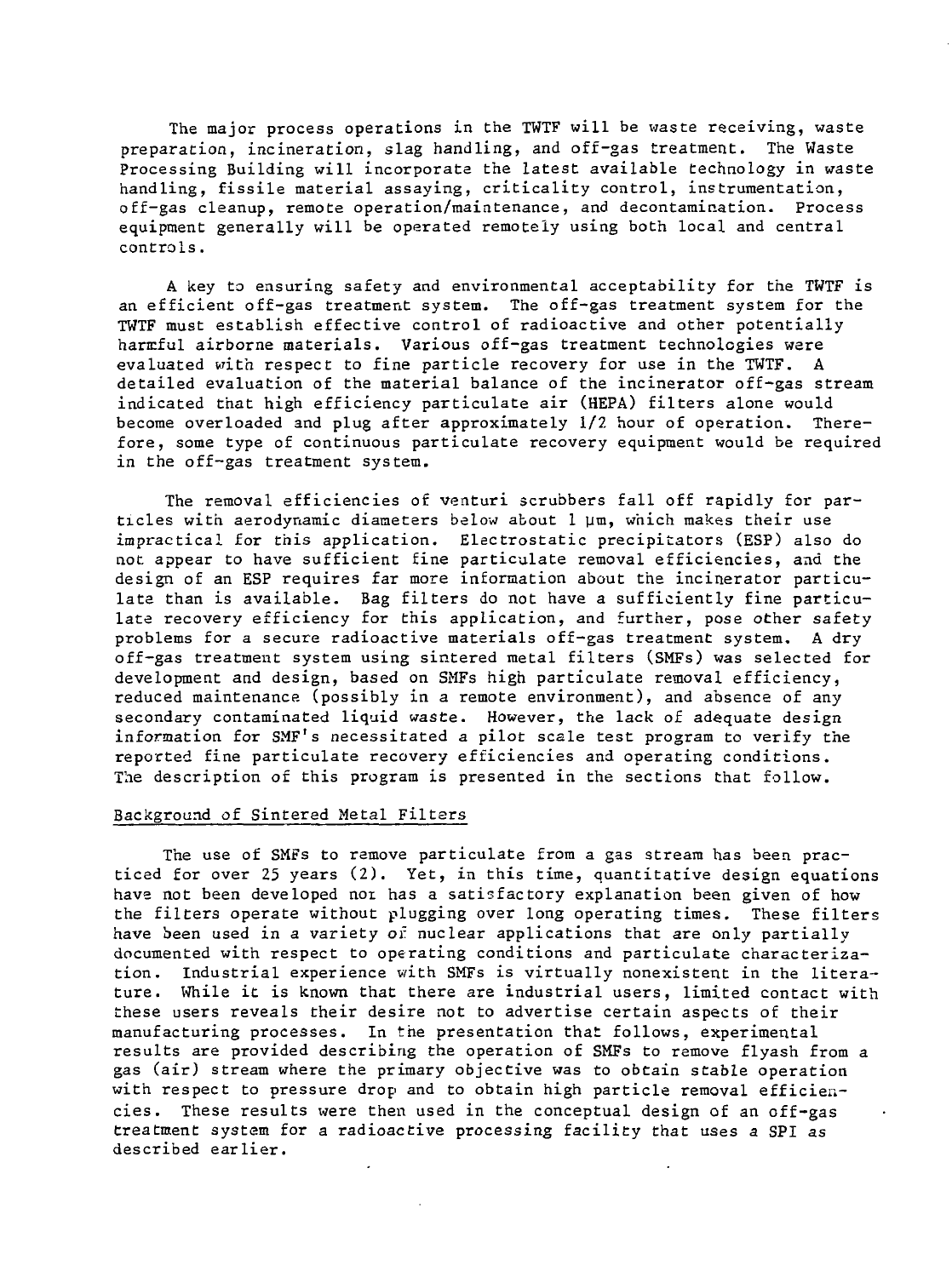#### EXPERIMENTAL PROGRAM TO TEST SINTERED METAL FILTERS

### Purpose

The primary objective of the SMF test program was to verify the applicability of the filters in the INEL TWTF off-gas treatment system. Two criteria that were considered necessary for applying SMFs were particulate removal efficiency and stable pressure drop. The particulate size distribution used in the tests had to match or be finer than that expected from the SPI. The pressure drop requirements were stable operation at as low a pressure drop as practicable. A further objective was to test both blowback methods to determine any advantage of one over the other with respect to obtaining these primary objectives.

### Basic System Description

The pilot plant apparatus used for evaluating the performance of the SMFs is shown in Figure 1. The major design considerations in the use of SMFs involve controlling the gas flow through the filter and providing blowback to clean the filter. A blower supplies air to the apparatus in which flyash is redispersed by an air ejector. The air/flyash mixture flowrate is measured and controlled prior to the filter vessel. Six cylindrical SMFs were installed in the vessel, with filter exhausts manifolded to provide a single off-gas stream for sampling. Total collection filters, or in-line filters, were used to quantitatively collect all entrained particles for SMF efficiency measurements.

An auger feeder gradually adds flyash to the ejector apparatus, which is supplied by an external pressurized 310 kPa air supply. The ejector consists of a stainless steel tube inserted in a tee to provide the aspirating action necessary to finely disperse the flyash into the gas stream. Gas flow measurements were accomplished using venturi and pitot tubes. The gas flow rate was maintained at an essentially constant value of 1.25 normal cubic metres per minute  $(Nm^3/min)$ .

The main air supply is provided by a regenerative blower. The total flow from the blower is split into two streams: a main flow to the filters and a vent flow used to control the main flow rate. As filter pressure drop increases with time for a specified flowrate, the vent valve position provides the control variable necessary to maintain the desired flow.

The tested SMFs were cylinders 0.91 m long by 6.8 cm OD with a 0.15-cm wall thickness. The porosity of the filters was 0.5 absolute. One end of each filter element is capped, and the other end is connected to exit gas piping. Six filters were installed in a vessel 34.5 cm in diameter by 1.03 m long. A 60-degree cone was welded to the bottom for particulate collection following blowbacks.

The most important operating variable for an SMF appears to be the superficial velocity. The recommended superficial velocity determined by experience is usually 1.2 to 2.1 m/min, or sometimes even less, even though pressure drop versus superficial velocity for clean filters is advertised at considerably greater velocities (3,4).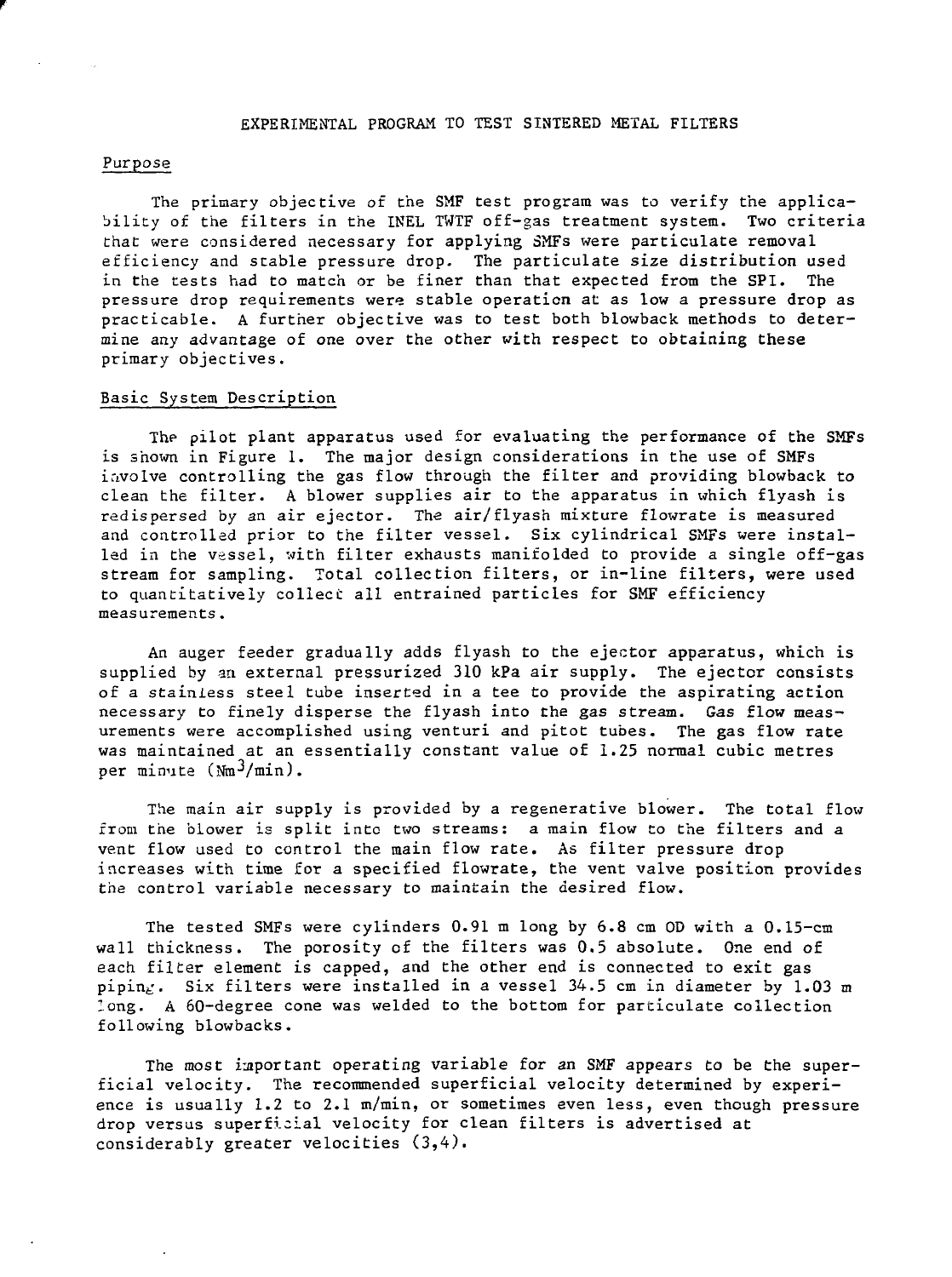

**Manager** 

Figure 1. General Schematic of Pilot-pLant apparatus Eoi testing sintered metal filters.

 $\mathcal{L}$ 

 $\lambda$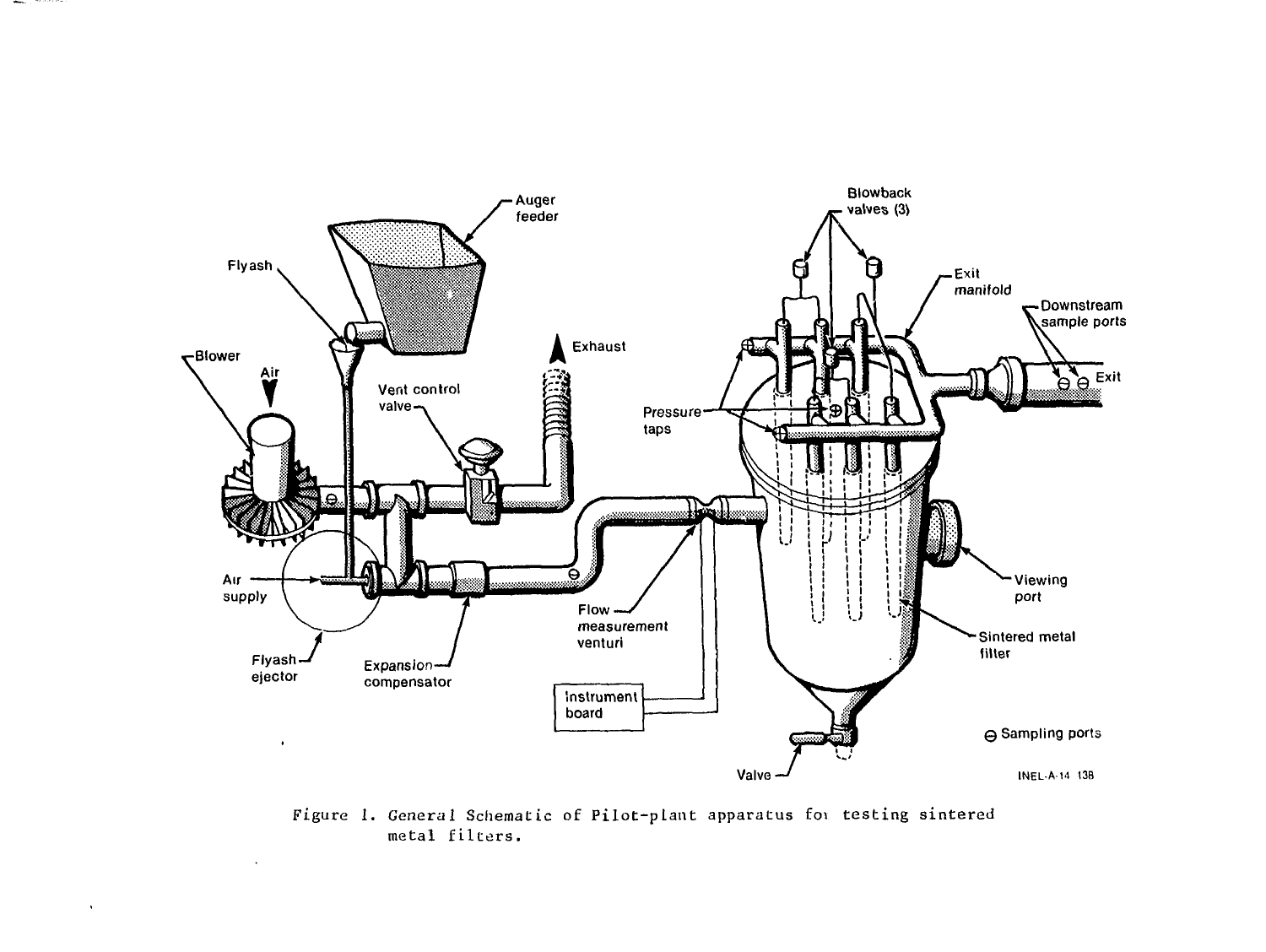During operation of the pilot plant system, the gas and particles enter the filter vessel such that the inlet stream does not impinge directly on a filter surface. A baffle was installed to distribute the gas and particles into the vessel. The gas and particles flow to the surface of the filter where the particles are collected, and the gas flows through the filter element. A pressure drop results due to the gas flow resistance cf the porous metal and filter cake. The pressure drop increases with time due to the increasing cake thickness. When the pressure drop reaches a prescribed valua (depending on the test), blowback is initiated.

Two blowback techniques were tested and evaluated based on literature (5,6) and vendor information: pulsed and reverse flow. In the pulsed blowback method, a tube or nozzle is directed to the filter exit. During blowback, a pulse of approximately 414 kPa air was delivered to a pair of filters for a fraction of a second through the blowback valves. Two filters were blown at a time with a 20-sec pauses between pulses until all filters were cleaned. During the series of SMF tests, the effect of blowback nozzle tube diameter was also investigated.

The reverse flow method uses a secondary air system  $(1.4 \text{ m}^3/\text{min}$  regenerative blower) which operates continuously. During SMF loading, exhaust valves remain open and the reverse flow air is vented; the blowback air supply valves remain closed. When blowback is initiated (pressure drop controlled) the exhaust valves close and the blowback valves are opened, thus diverting the reverse flow blowback air through the filter set and into the vessel. This flow configuration is applied to two SMFs at a time for approximately 3 sec. The other pairs of filters are then sequentially blown back at 30-sec intervals.

## Test Program (7,8)

## Particulate Size Distribution and Loading

The particulate size distribution and loading of the redispersed flyash reaching the SMFs were measured by sampling after the filter vessel when no filters were installed. The reason for obtaining these measurements in this manner was that the filter vessel had an efficiency for particulate removal of about 60% for the flyash used. The filter efficiencies reported here are based on these downstream measurements to ensure that artificially high results are not reported.

The particulate size distribution expected from the SPI system is characterized by 100 wt% less than 32  $\mu$ m in aerodynamic diameter, 50 wt% less than 10  $\mu$ m, and 0.1 wt% less than 1  $\mu$ m. The redispersed flyash that reached the SMFs in the laboratory system was finer than the incinerator par- ticles below 10 um as measured by a cascade impactor. The particulate loadings to the filters were in the range of 3 g/Nm<sup>3</sup> with an initial flyash injection rate of 10 g/min into a gas flowrate of 1.25  $Nm^3/min$ .

During the final stages of SMF testing, 5 wt% red iron oxide paint  $pig$ ment in the flyash was used as the test particulate. The iron oxide was added to increase the percentage of fines, and cascade impactor measurements indicated that the iron oxide increased the submicron fraction by approximately 80%.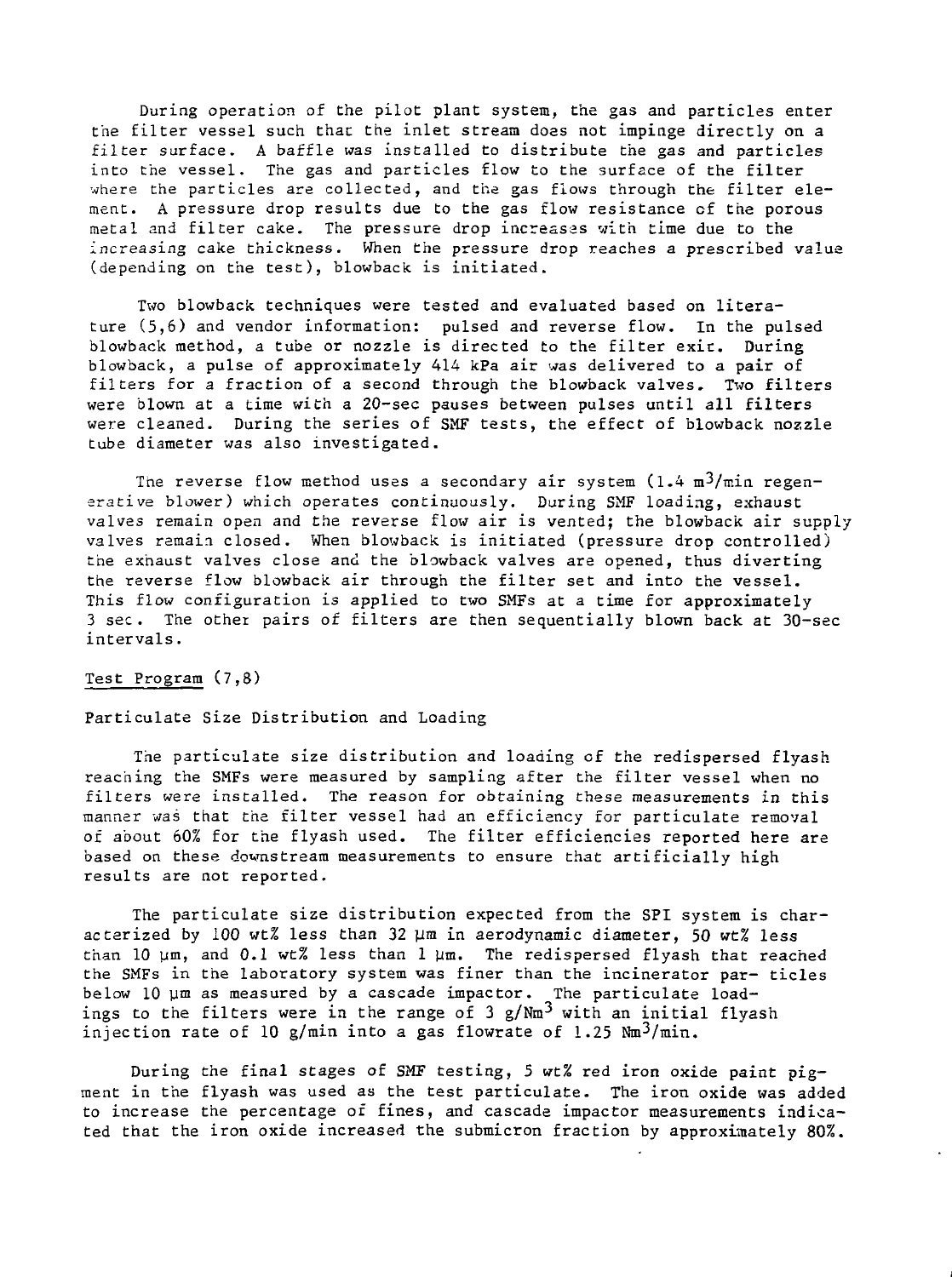## Sintered Metal Filter Efficiencies

The 3MF filter efficiencies for both sets of filters were determined in a total of 15 tests. Two of these tests in the pulsed blowback mode lasted over 280 hours and yielded the highest estimates of particulate removal efficiency (greater than 99.99999% for flyash removal on a mass basis). In each long-term test, no mass change was observed on the filters. Since no mass change could be observed on these filters, a mass of 0.1 mg collected was assumed. The value of 0.1 mg was based on numerous experiments in the laboratory on filter handling procedures and repeated mass determinations. In other tests with reverse flow blowback, some discoloration of the filter was observed, but the mass gain was not measurable. This discoloration was determined to be due to the unfiltered blowback air. In the tests with iron oxide plus flyash, no red discoloration of the sampling filters was observed.

The conditions of the two tests conducted for over 200 hours were a superficial velocity of 1.16 m/min with a pulsed blowback initiation pressure drop of 6.25 kPa. The gas was air at ambient temperature and humidity and the temperature in the filter vessel was approximately  $40^{\circ}$ C. These conditions are referred to as the base condition.

Thirteen additional SMF tests at other conditions ware made with gas particulate sampling times less than 200 hours. Since no mass gain on the sampling filters was observed, with one exception, the 0.1 mg gain was assumed. These tests yield efficiencies on the order of 99.999%. The one exception, where a mass change was observed on the filter, was attributed to the downstream piping being contaminated with flyash due to previous cascade impactor measurements. Subsequent recleaning of the piping resulted in no mass increase of the sampling filters. Pressure indications also showed that no gross loading of particulate was occurring on the in-line filters.

It must be noted that a determination of the absolute particulate removal efficiency of the SMFs was not possible with the hardware and techniques used. Only bounded estimates could be obtained for the particulate source used.

### Pressure Drop Characteristics

The porous SMF pressure drop immediately after blowback is called the recovery pressure drop. For stable operation, this pressure drop must remain well below the blowback initiation pressure drop. The recovery pressure drop after every blowback in the tests described here was recorded. In the pulsed blowback mode, the initiation pressure drop was 6.25 kPa. The recovery pressure drop appears to stabilize at 3.75 to 4.25 kPa.

Over 100 blowback cycles were required to attain apparently stable operation. These test results do not indicate infinitely stable pressure drop characteristics; however, the data for over 400 cycles on two different sets of SMFs did not indicate an increasing trend in the recovery pressure drop.

Reverse flow blowback tests were conducted at the base condition. Initially, the reverse flow superficial velocity was one-half the forward velocity and resulted in a recovery pressure drop only slightly below the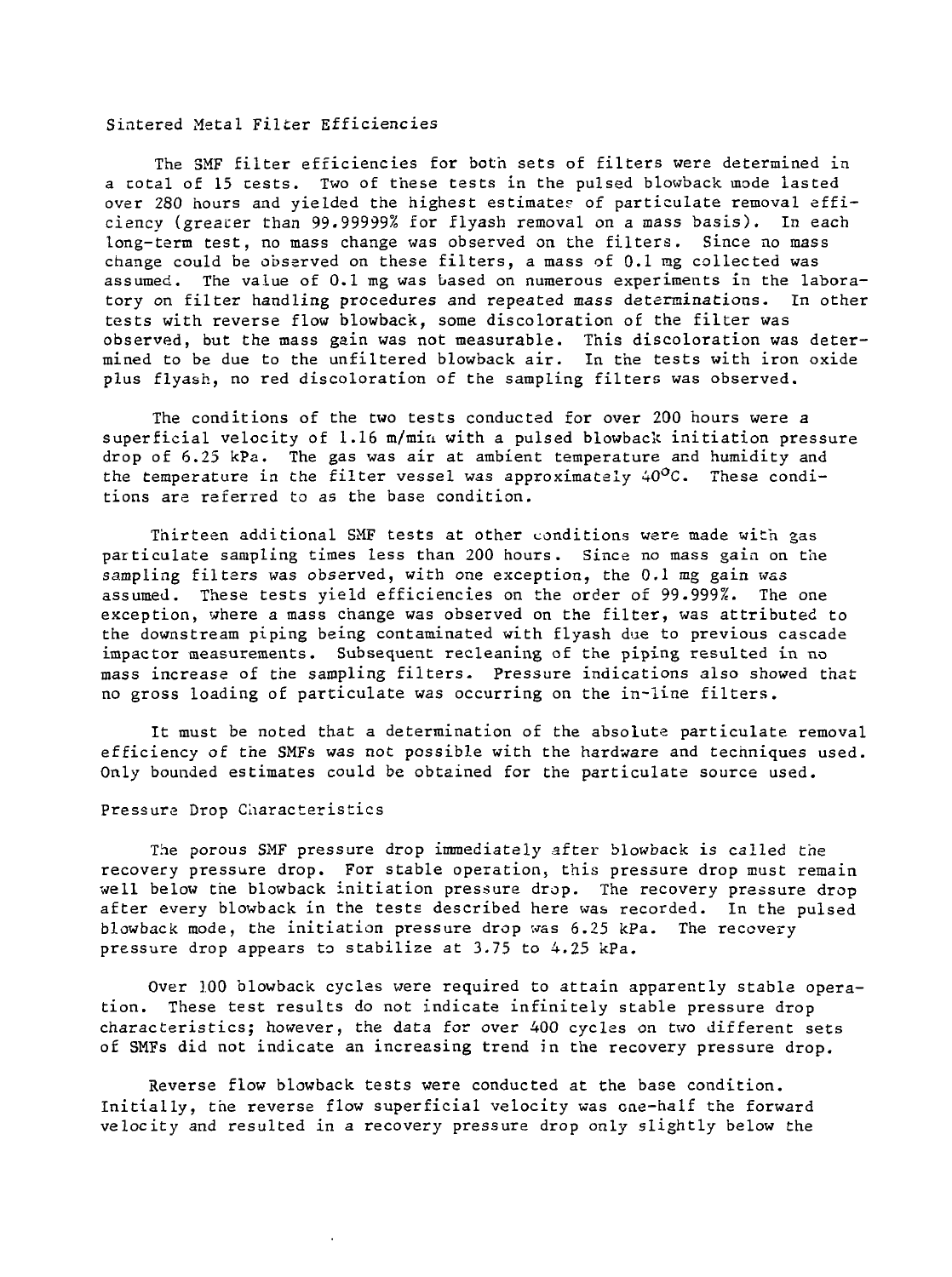initiation pressure drop. Increasing the reverse flow superficial velocity to 1.2 m/min resulted in a recovery pressure drop of 4.5 kPa for over 250 cycles.

Other tests conducted on pressure drop characterizations include variation of the blowback initiation pressure drop, increased superficial velocity, particulate size distribution change, and temperature and humidity changes of the process air stream. Changing the pulse blowback initiation pressure drop had no observable effect on the recovery pressure drop at the base condition. However, increasing the superficial velocity did result in an increase in the recovery pressure drop. Returning to the base condition after increasing the superficial velocity did not result in the prior recovery pressure drop. It appears that the porosity and/or thickness of the permanent cake on the filter are determined by the highest superficial velocity. Changing the particulate size distribution with iron oxide, as previously noted, had no effect on the recovery pressure drop compared to the base condition.

Probably the most significant tests with respect to pressure drop characteristics were performed with conditions of high humidity and temperature. By injecting steam into the air process stream, a gas composition containing approximately 24 vol% water vapor was obtained. The process stream was heated to approximately 90°C to maintain a dry system. These conditions resulted in a rapid increase in the recovery pressure drop from 4.5 kPa at the base condition to greater than 5.2 kPa. Temperature alone was the variable that affected the recovery pressure drop. This was determined by allowing the system to stabilize with steam injection, then stopping the steam injection, and finally shutting down the process heater. There was no change in the recovery pressure drop when the steam was stopped, but the recovery pressure drop decreased to 3.9 kPa as the air stream cooled down after the process heater was shut down. Repeated applications and removal of heat appeared to indicate that the change in pressure drop is reversible. This pressure drop change with respect to temperature appears to be due to a change in porosity and viscosity, and has been quantified for a clean SMF.

#### CONCLUSIONS

## Particulate Removal Efficiencies

The SMF particulate removal efficiencies reported here were obtained from a specific experiment. The efficiency of the SMFs are absolute in the sense that no measurable particulates were ever collected downstream from the filter vessel. The estimated efficiencies are on the order of 99.99999%, based on the minimum assumed mass gain of downstream collection filters. This estimate is limited by the efficiency of the collection filters themselves, which were HEPA filters. Other detection methods for particulate passing through the SMFs could very well yield a different result, but the detection method used in these experiments is similar to the intended application of HEPA filter protection. The efficiencies reported here are only for the particulate size distribution used and should not be interpreted or applied in any other sense.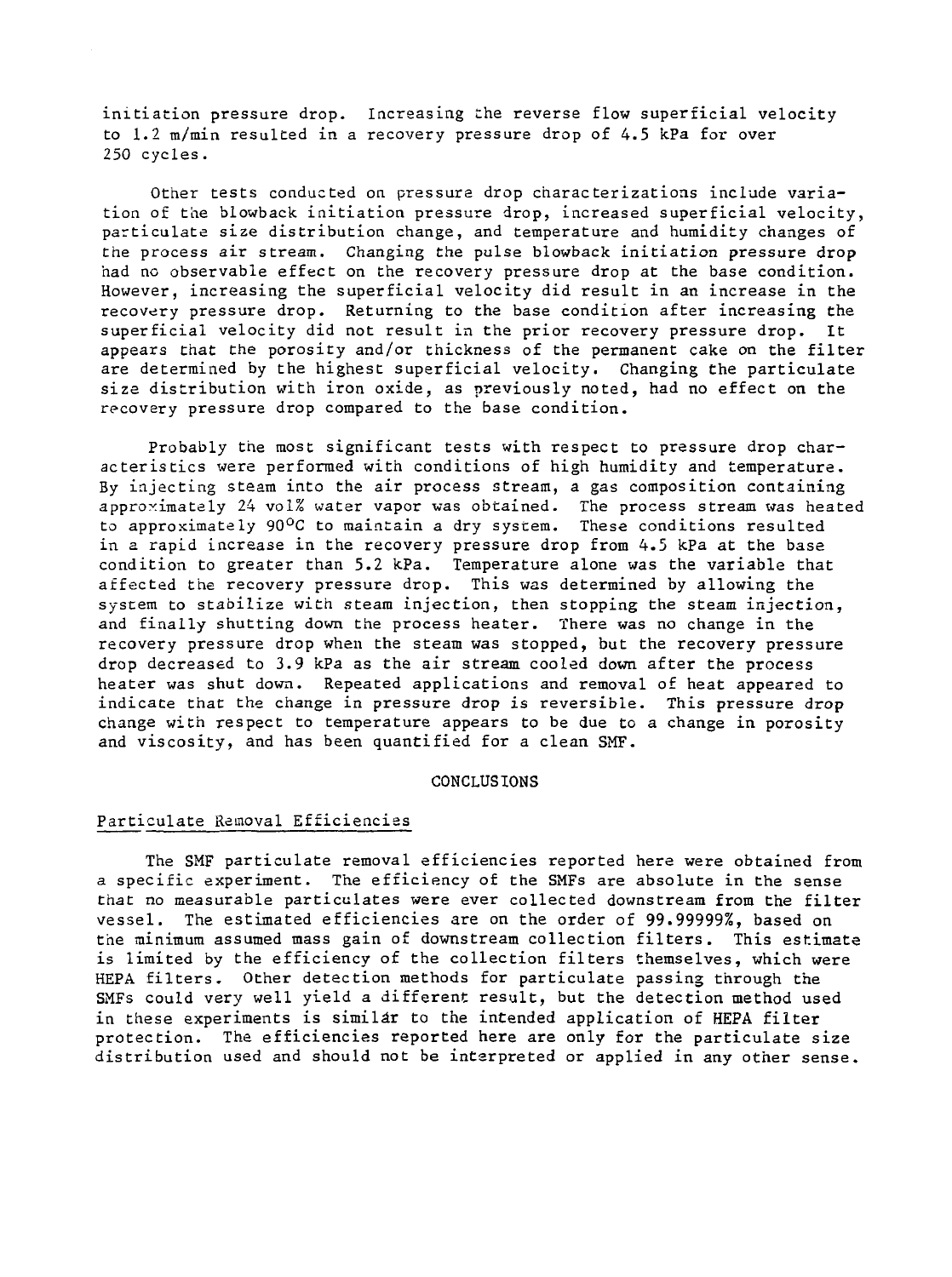# Pressure Drop Characteristics

The pressure drop across the SMFs appeared to stabilize after an initial startup period. The pressure drop of interest is the recovery pressure drop that occurs immediately after blowback. It is not possible to demonstrate a nonplugging operation in an absolute sense, but only over the time frame of an actual test. The pressure drop characteristics reported here are only for the specific conditions and flyash tested. Over 4900 hours of operation with over 5100 blowbacks were conducted on SMFs with no apparent plugging observed.

# Other Applications of SMFs

A process design engineer is reluctant to use a unit operation that is not well understood. In the case of SMFs, there are very few large applications of thousands of square feet of SMFs not only because of the cost, but also because of the lack of design equations. On the other hand, there are numerous applications involving hundreds of square feet of SMFs, where the relative size involved presents a smaller risk to the user. At the present, it appears that data and design information are emerging that will make rigid barrier filters usable in such systems as incinerator flue gas filtration, extreme temperature environments, and where extremely high particulate removal efficiencies are required on a continuous use basis.